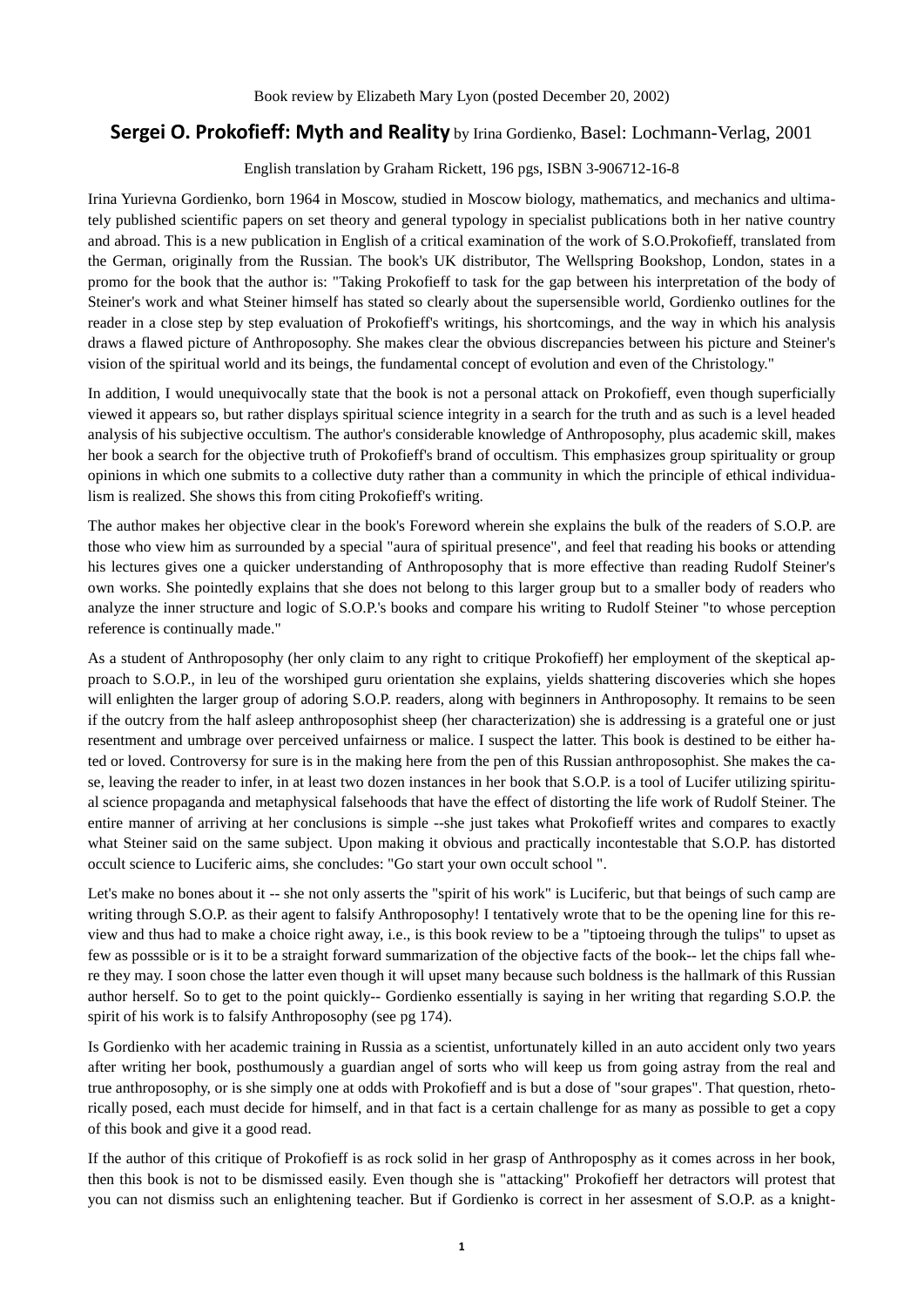guru in shining armor prancing around in a muddy field of metaphysical sloppiness, to paraphrase her, then what she is saying about Prokofieff must not be ignored, but very carefully reflected upon. It is what we must be alert for in this apocalyptic time in which the Anthroposophical Society is searching for direction from the Vorstand, as as true constitutional crisis is occuring at this very moment in time (Summer 2002). If S.O.P., in giving the Christmas Conference a new meaning (see below), banishes the living Christ from Anthroposophy her book, is then, a much needed alarm bell.

Thus far I have only written in eyebrow raising generalizations on Gordienko's view of Prokofieff's brand of "anthroposophy", but this is because the short space allotted for this book review makes it difficult to go into detail on a subject so comprehensively treated by Gordienko with the clearest of logic, but often with mocking sarcasm. However, an example can be taken from Gordienko's book on the subject of evolution and Christian initiation. It is all about counting up to five and seven.

Each evolutionary stage adds a new member to the one(s) previously attained in the seven planetary scheme from Saturn to Vulcan. Presently we are in the Earth or 4th stage of development with the evolutionary task of "I" egohood on the foundation of the threefold soul. In Rudolf Steiner's words, which Gordienko quotes on pgs 46-47: "Up to the end of Earth-evolution the human being should be developing his ' "I" ' . He would have the opportunity to accomplish this within the realm of Sentient, Rational and Consciousness Soul. But the actual Spirit -Self is only to become the possession of man on the later Jupiter; only then will it really belong to the human being. On Jupiter the human being will stand in relation to the Spirit-Self, in approximately the same way as he stands on Earth towards the ' "I" '... We say our ' "I" ' : that is what we are ourselves...When in the next 6th post-Atlantean epoch, the Spirit-Self will come to expression, we will not be able to address this Spirit-Self as our Self, but we will say: Yes, our "I" has developed itself to a certain stage, so that, as though from higher Worlds, our Spirit-Self can shine down as a kind of angel-being, which we are not ourselves ... And only on Jupiter will it so appear, that it is our own being, like our ' "I" '. " (9/1/1912, GA 130)

What Gordienko says however is: "Prokofieff's view of evolution is nowhere formulated openly and clearly, and it thus not easily recognized, but its effect is all the more damaging, as the reader takes it up only by degrees and thus almost unnoticed; it appears as a fragment, occuring singly and often in a secondary context and, without being perceived, calls forth a confused state of mind. The main feature of this concept is the exclusion of the individual ' "I" ' from the general picture of human evolution, in favor of a higher principle, that of the Spirit-Self." (pg 44). She goes on to explain more details of Prokofieff's fictitious evolutionary theory (from Steiner's view she asserts) and on pgs 52- 53 nails Prokofieff for being fanatically fixed on Spirit-Self instead of Christ. Her implication of S.O.P. as a tool of Luciferic beings, constantly repeated throughout her writing, is typical on the pages cited here where she explains that Luciferic beings beg us on with the idea of developing the higher principle, the 5th, prematurely thus bypassing the real task of evolving the "I" with Christ as the model. Ergo, "Not I but Spirit-Self in me." becomes the words of St Paul, revised by S.O.P. in the spirit of Lucifer.

In Gordienko's "Case of Prokofieff" so to speak, with proper tact however often coy, she tries to show dialectically that S.O.P. is less than honest, i.e., he convinces not by staying focused on the spiritual science Dr. Steiner expoused, but by presenting a recurring theme, his own, from different angles. Thus by this kind of skirting and repetition, a propaganda is achieved to unwittingly bring the reader to embrace a "truth" without any employment of Anthroposophical method or ever being presented with a single conclusive "proof ".

"...there is scarcely anyone able to unravel the demagogical subtleties into which these texts *[The Spiritual Origins of Eastern Europe...]* are woven, for we have here to do, not with logical errors, but with an absence of logic, an accumulation of arbitrary associations which he succeeds in bringing together only in an external fashion, with the aid of grammar and of easily-overlooked expressions such as ' what is the same thing ' , the assertion thus takes on the appearance of being obvious and universally recognized. This is one of the simple but highly effective means used by Prokofieff to fool the reader." (pg 65)

No review of Gordienko' s book pretending to be complete and fair can overlook a major theme found in her book, often as an underground stream bubbling up in a chapter to reappear later. That theme concerns "the crux of Prokofieff's authority" to tell the world of Anthroposophy the meaning of World-Karma, Steiner's biography as the "archetypal image" of the new path of Initiation, or the meaning of the Christmas Conference, for a few examples. In every work of S.O.P. he pretends to be "...in the possession of the absolute, all embracing standpoint, and tirelessly astounds the reader with ever new occult communications, though without informing us of their source or explaining how to gain access to them ourselves." (pg 19) So the question becomes, Gordienko poses, are we being true to the methodology of Anthroposophy when we put on a pedestal, as a guru, a Lohengrin whose forbidden question is "don't ask how I know". In his writing he is always asserting with dogmatic emphasis that what he describes is "extremely occult" along with readers